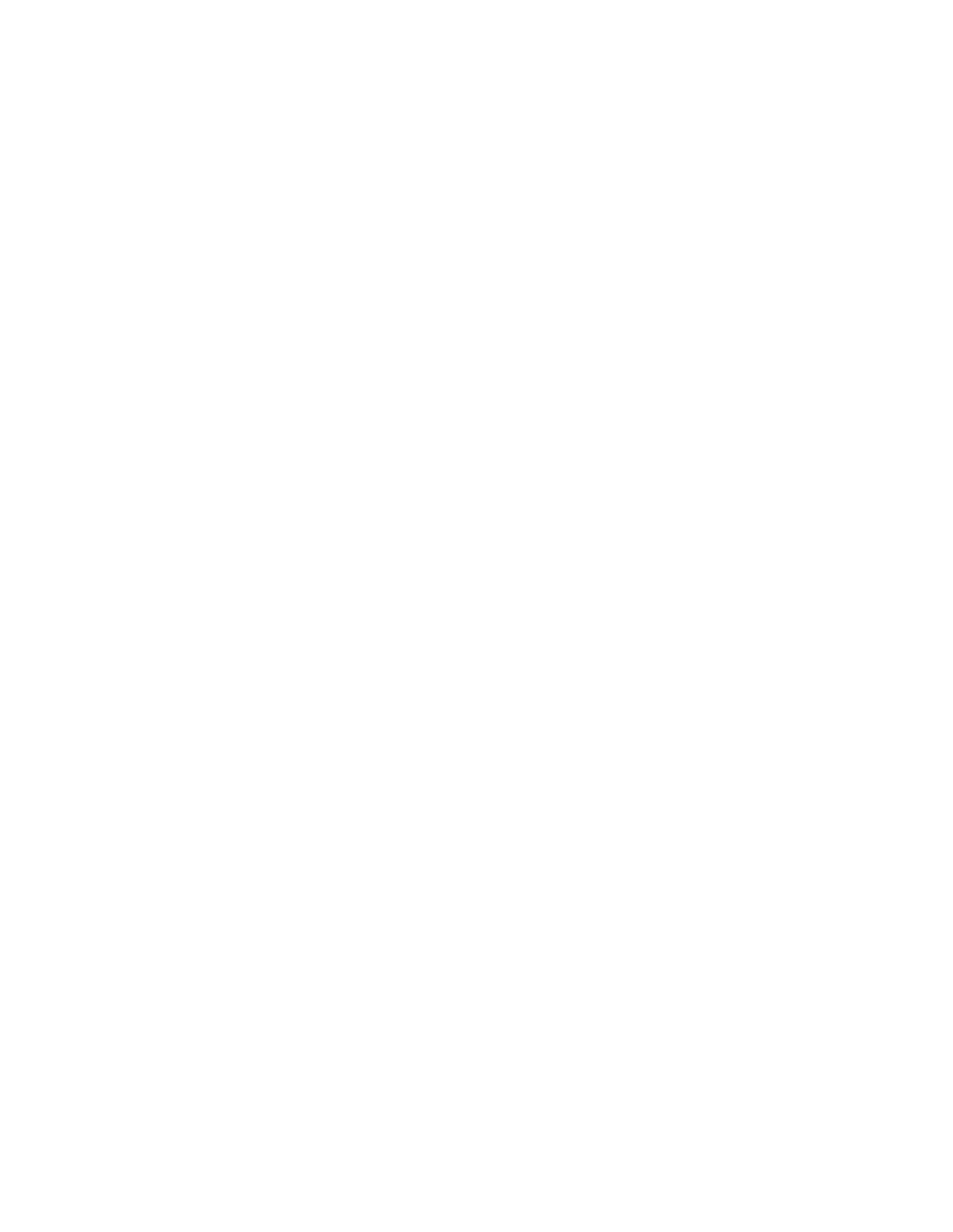### **In the case of Prohaska Prodanić and Others v. Serbia,**

The European Court of Human Rights (Third Section), sitting as a Committee composed of:

Pere Pastor Vilanova, *President,* 

Branko Lubarda,

Georgios A. Serghides, *judges,*

and Fatoş Aracı *Deputy Section Registrar,*

Having deliberated in private on 11 November 2016,

Delivers the following judgment, which was adopted on that date:

# PROCEDURE

1. The case originated in three applications (nos. 63003/10, 20441/11 and 3931/14) against the Republic of Serbia lodged with the Court under Article 34 of the Convention for the Protection of Human Rights and Fundamental Freedoms ("the Convention") on the various dates indicated in the appended table.

2. The applicants were all Serbian nationals and their further personal and other relevant details and are set out in the appendix to this judgment.

3. The Serbian Government ("the Government") were represented by their Agent at the time, Ms V. Rodić who was recently substituted by their current agent Ms N. Plavšić.

4. On 18 December 2014 the applications were communicated to the Government.

5. The Government objected to the examination of the application by a Committee. After having considered the Government's objection, the Court rejects it.

## THE FACTS

### I. THE CIRCUMSTANCES OF THE CASE

6. The applicants complained of the excessive length of different civil and criminal proceedings under Article 6 § 1 of the Convention.

7. All applicants obtained decisions of the Constitutional Court of Serbia, which found a violation of their right to a hearing within reasonable time (see appended table for details of each civil proceedings and Constitutional Court's decisions). The court, additionally, declared that the applicants were entitled to the non-pecuniary damages sought, in accordance with Article 90 of the Constitutional Court Act (see paragraph 14, Article 90, below).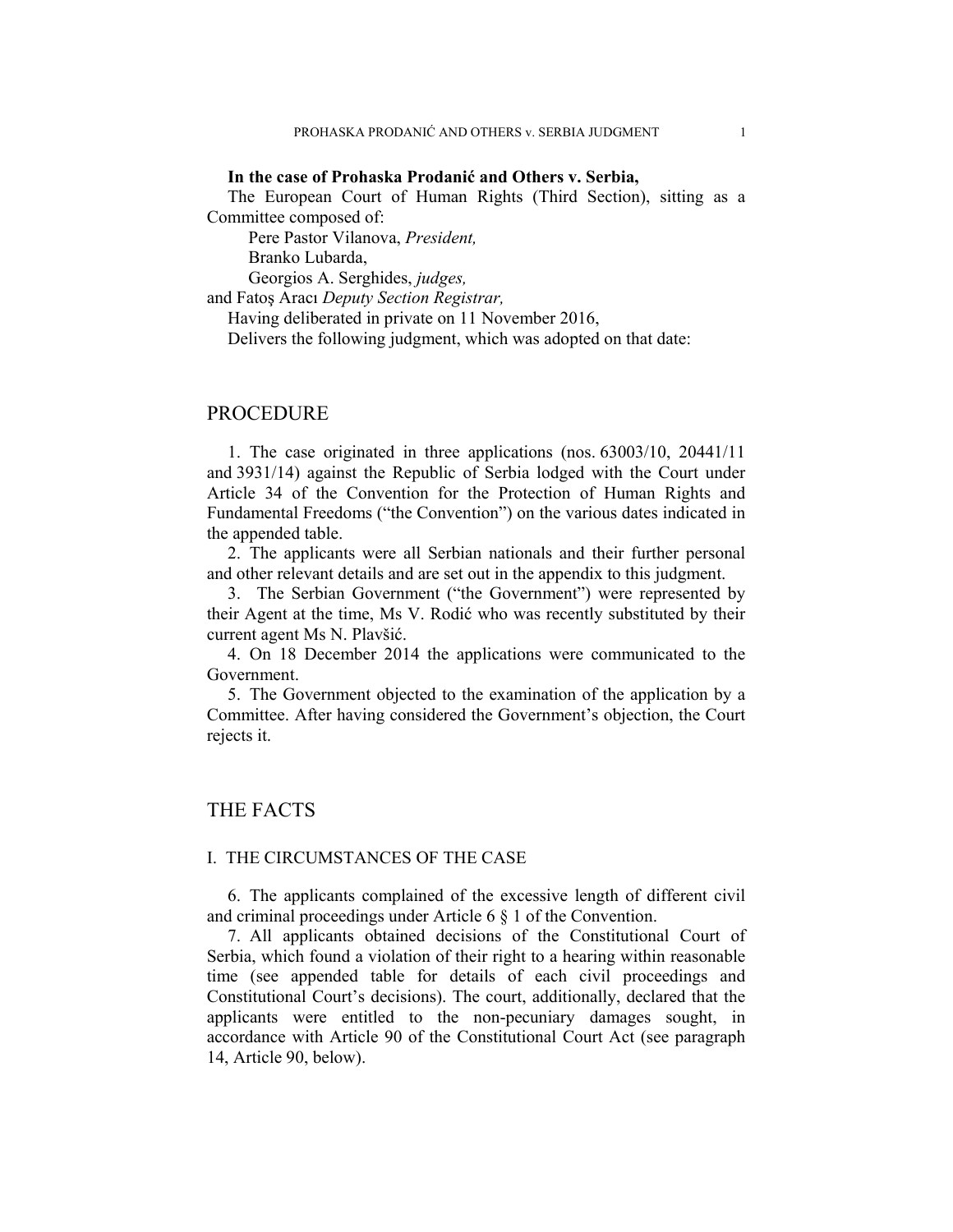8. All the applicants filed requests with the Commission for Compensation for payment of non-pecuniary damages.

9. On 14 October 2010 the Commission for Compensation offered to pay Ms Prohaska Prodanić RSD 60,000 (at the time approximately EUR 600) for non-pecuniary damage incurred and RSD 25,000 for costs and expenses. She refused to accept that payment as the Commission did not specify the deadline by which the sum would be paid. On 15 September 2015, the Ministry of Justice paid her RSD 85,000.

10. The applicant V. Tomić contacted the Commission for Compensation on several occasions and requested the payment of nonpecuniary damage. It would appear that he had received no response.

11. On 16 March 2011 the Commission for Compensation offered to pay Mr D. Trpković RSD 35,000 (at the time approximately EUR 350), but he refused to accept this amount, deeming it insufficient.

## II. RELEVANT DOMESTIC LAW

# **A. The Constitution of the Republic of Serbia 2006 (Ustav Republike Srbije; published in the Official Gazette of the Republic of Serbia – OG RS – no. 98/06)**

12. Article 32 § 1 provides, *inter alia*, that everyone shall have the right to a fair hearing before a tribunal in the determination of his rights and obligations.

13. Article 170 provides that a "constitutional appeal may be lodged against individual decisions or actions of State bodies or organisations exercising delegated public powers which violate or deny human or minority rights and freedoms guaranteed by the Constitution, if other legal remedies for their protection have already been exhausted or have not been prescribed."

## **B. The Constitutional Court Act (Zakon o Ustavnom sudu; published in OG RS no. 109/07)**

14. The relevant provisions of this Act read as follows:

#### **Article 7 § 1**

"The decisions of the Constitutional Court shall be final, enforceable and binding."

### **Article 82 §§ 1 and 2**

"A constitutional appeal may be lodged against an individual decision or an action of a State body or an organisation exercising delegated public powers which violates or denies human or minority rights and freedoms guaranteed by the Constitution, if other legal remedies have already been exhausted or have not been prescribed or where the right to their judicial protection has been excluded by law.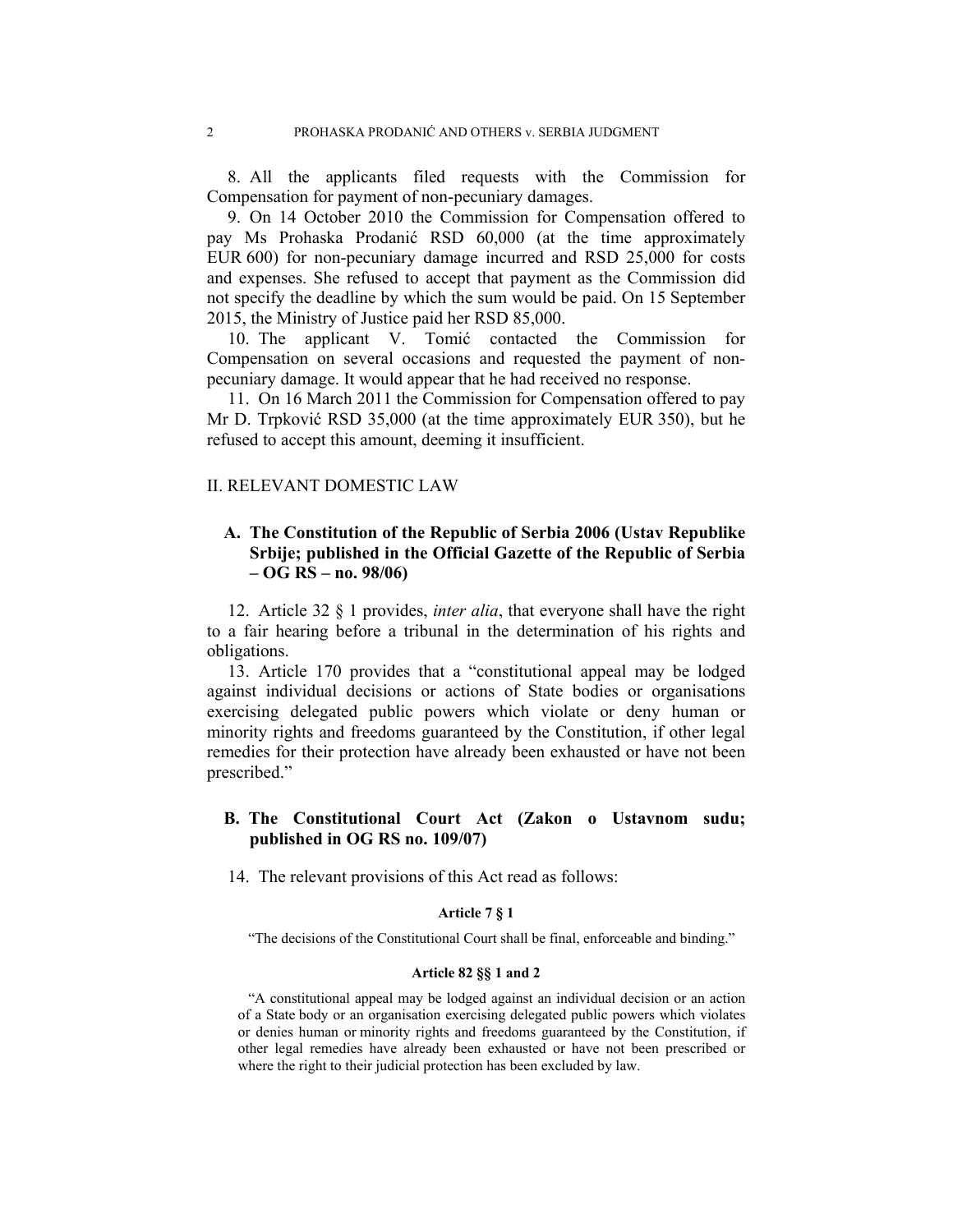A constitutional appeal may be lodged even if all available remedies have not been exhausted in the event of a breach of an applicant's right to a trial within a reasonable time."

#### **Article 83 § 1**

"A constitutional appeal may be lodged by any individual who believes that any of his or her human or minority rights or freedoms guaranteed by the Constitution has been violated or denied by an individual decision or an action of a State body or an organisation exercising delegated public powers."

#### **Article 84 § 1**

"A constitutional appeal may be lodged within thirty days of receipt of the individual decision or the date of commission of the actions ... [in question] ..."

#### **Article 89 §§ 2 and 3**

"When the Constitutional Court finds that an ... individual decision or action has violated or denied a human or minority right or a freedom guaranteed by the Constitution, it shall annul the ... decision in question or ban the continuation of such action or order the implementation of other specific measures as well as the removal of all adverse consequences within a specified period of time.

The decision of the Constitutional Court accepting a constitutional appeal shall constitute a legal basis for requesting compensation or the removal of other adverse consequences before a competent body, in accordance with the law."

#### **Article 90**

"... [An applicant who has obtained a Constitutional Court decision in his or her favour] .., may lodge a compensation claim with the Commission for Compensation in order to reach an agreement in respect of the amount ... [of compensation to be awarded] ...

If the Commission for Compensation does not rule favourably in respect of a compensation claim or fails to issue a decision within thirty days from the date of its submission, the applicant may file a civil claim for damages before the competent court. If only partial agreement has been achieved, a civil claim may be filed in respect of the remainder of the amount sought.

The composition and operation of the Commission for Compensation shall be regulated by the Minister of Justice."

# THE LAW

### I. JOINDER OF THE APPLICATIONS

15. Having regard to the similar subject matter of the applications, the Court finds it appropriate to examine them jointly in a single judgment.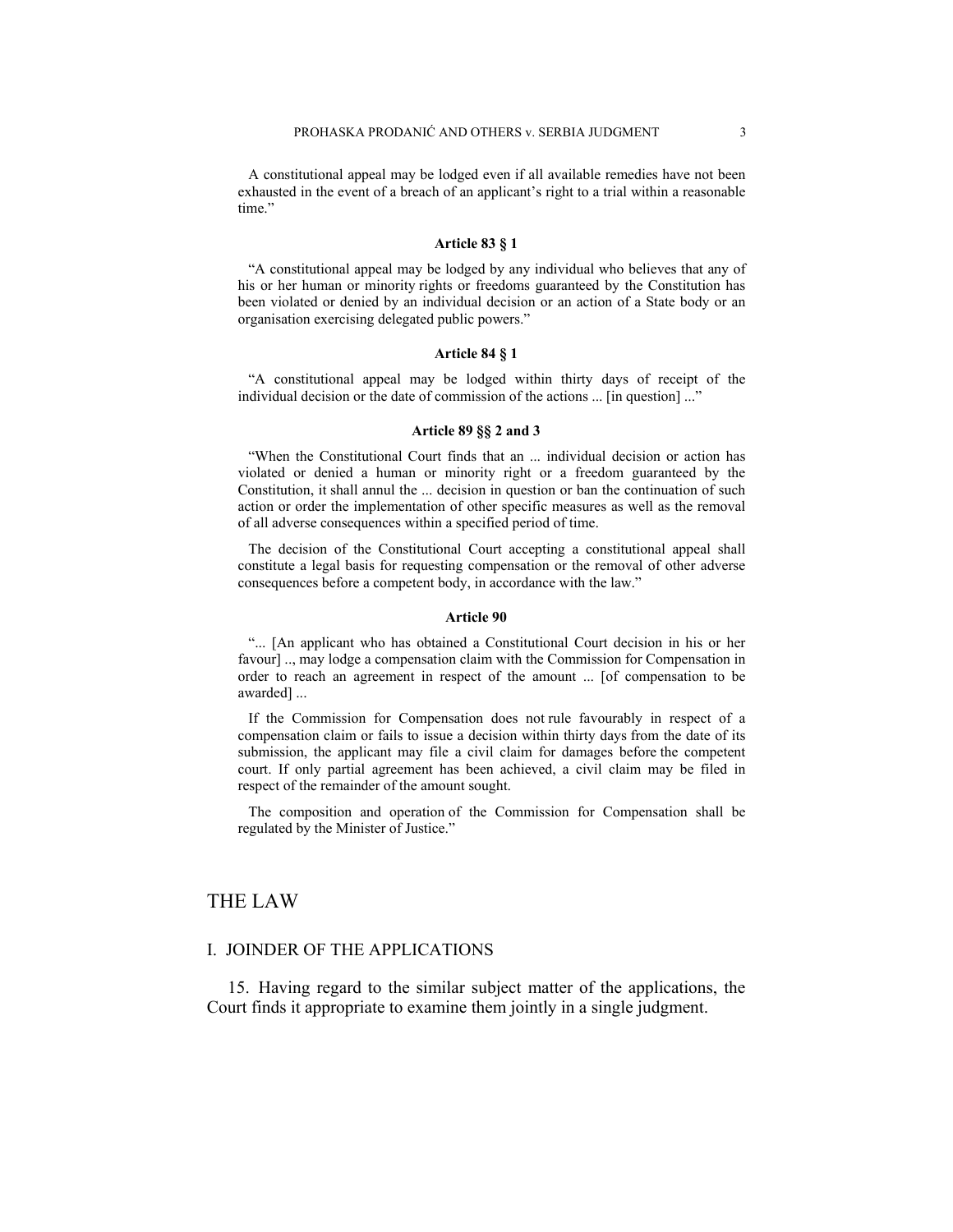### II. ALLEGED VIOLATION OF ARTICLE 6 § 1 OF THE CONVENTION

16. The applicants complained that the length of the civil proceedings in question had been incompatible with the "reasonable time" requirement. They relied on Article 6 § 1 of the Convention, which reads as follows:

### **Article 6 § 1**

"In the determination of his civil rights and obligations or of any criminal charge against him... everyone is entitled to a ... hearing within a reasonable time by [a] ... tribunal ..."

### **A. Admissibility**

17. The Government submitted that as the applicants obtained decisions of the Constitutional Court of Serbia, which found a violation of their right to a hearing within reasonable time and given that they did not instigate a separate civil suit for damages (see paragraph 14, Article 90, above) they could not claim to be victims of the alleged violation and have also failed to exhaust available domestic remedies. The Court considers that this objection falls to be examined under the applicants' victim status (see, *mutatis mutandis*, *Vidaković v. Serbia* (dec.), no. 16231/07, 24 May 2011).

18. The Court recalls that an applicant's status as a "victim" within the meaning of Article 34 of the Convention depends on the fact whether the domestic authorities acknowledged, either expressly or in substance, the alleged infringement of the Convention and, if necessary, provided appropriate redress in relation thereto. Only when these conditions are satisfied does the subsidiary nature of the protective mechanism of the Convention preclude examination of an application (see *Cocchiarella v. Italy* [GC], no. 64886/01, § 71, ECHR 2006-V; and *Cataldo v. Italy* (dec.), no. 45656/99, 3 June 2004).

19. The Court, in this respect, notes that the Constitutional Court found that the applicants' right to a determination of their claims within a reasonable time had been violated (see paragraph 7 above), thereby acknowledging the breach complained of and, effectively, satisfying the first condition laid down in the Court's case law.

20. The applicants' victim status then depends on whether the redress afforded was adequate and sufficient having regard to just satisfaction as provided for under Article 41 of the Convention (see *Dubjaková v. Slovakia* (dec.), no. 67299/01, 19 October 2004).

21. In this connection, the Court recalls that in length-of-proceedings cases one of the characteristics of sufficient redress which may remove a litigant's victim status relates to the amount awarded. This amount depends, in particular, on the characteristics and effectiveness of the remedy. Thus, States which, like Serbia, have opted for a remedy designed both to expedite proceedings and afford compensation are free to award amounts which –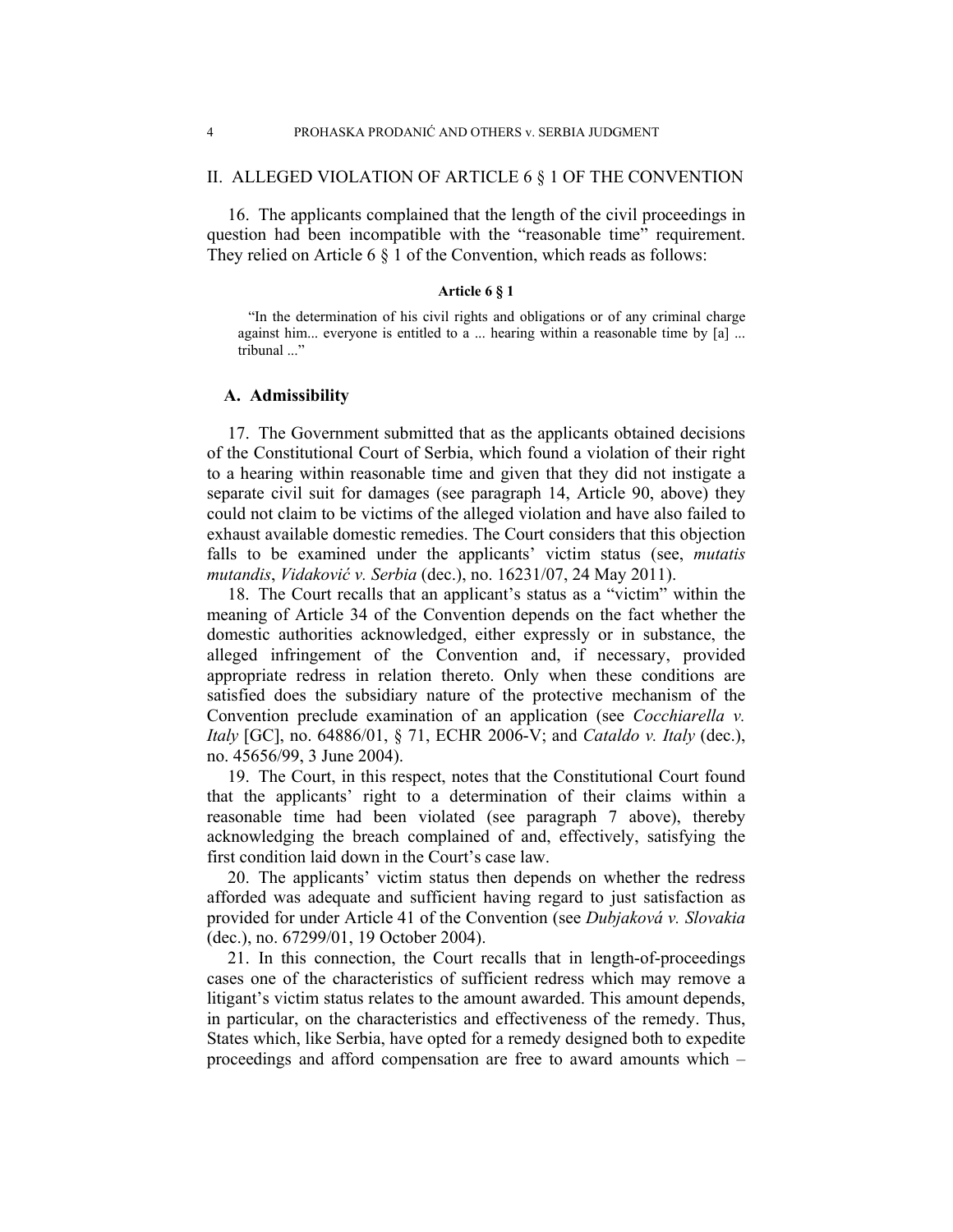while being lower than those awarded by the Court – are not unreasonable (see *Cocchiarella v. Italy* [GC], cited above, §§ 96, 97).

22. In the present cases, the Constitutional Court, in addition to the said finding of a violation, declared that the applicants were entitled to nonpecuniary damages.

23. Turning to the actual sums awarded to the applicants, the Court notes that compensations offered by the Commission for Compensation in the present cases are significantly lower compared with the sums awarded for comparable delays in the Court's case-law. It would emphasise, in this respect, the importance of a reasonable amount of just satisfaction being awarded in the domestic system for the remedy in question to be considered as effective under the Convention. Whether the amount awarded may be regarded as reasonable, however, falls to be assessed in the light of all the circumstances of the case. These include not merely the duration of the proceedings in the specific case but the value of the award judged in the light of the standard of living in the State concerned, and the fact that under the national system compensation will in general be awarded and paid more promptly than would be the case if the matter fell to be decided by the Court under Article 41 of the Convention.

24. In the light of the material in the files and having regard to the particular circumstances of the cases, the Court considers that the sums offered to the applicants cannot be considered sufficient and therefore amount to appropriate redress for the violations suffered.

25. The Court therefore concludes that the applicants did not lose their status as victims within the meaning of Article 34 of the Convention. The Government's objection in this regard must therefore be rejected.

26. The Court further notes that this complaint is not manifestly ill-founded within the meaning of Article 35  $\S$  3 (a) of the Convention. It is not inadmissible on any other grounds. It must therefore be declared admissible.

## **B. Merits**

27. The Government has essentially repeated its arguments submitted with regards to the admissibility of the applications.

28. The applicants reiterated their claims.

29. In view of the above and in particular the Court's finding regarding the victim status of the applicants the Court concludes that in the present cases the length of the proceedings was excessive and failed to meet the "reasonable time" requirement.

30. There has accordingly been a violation of Article 6 § 1 of the Convention.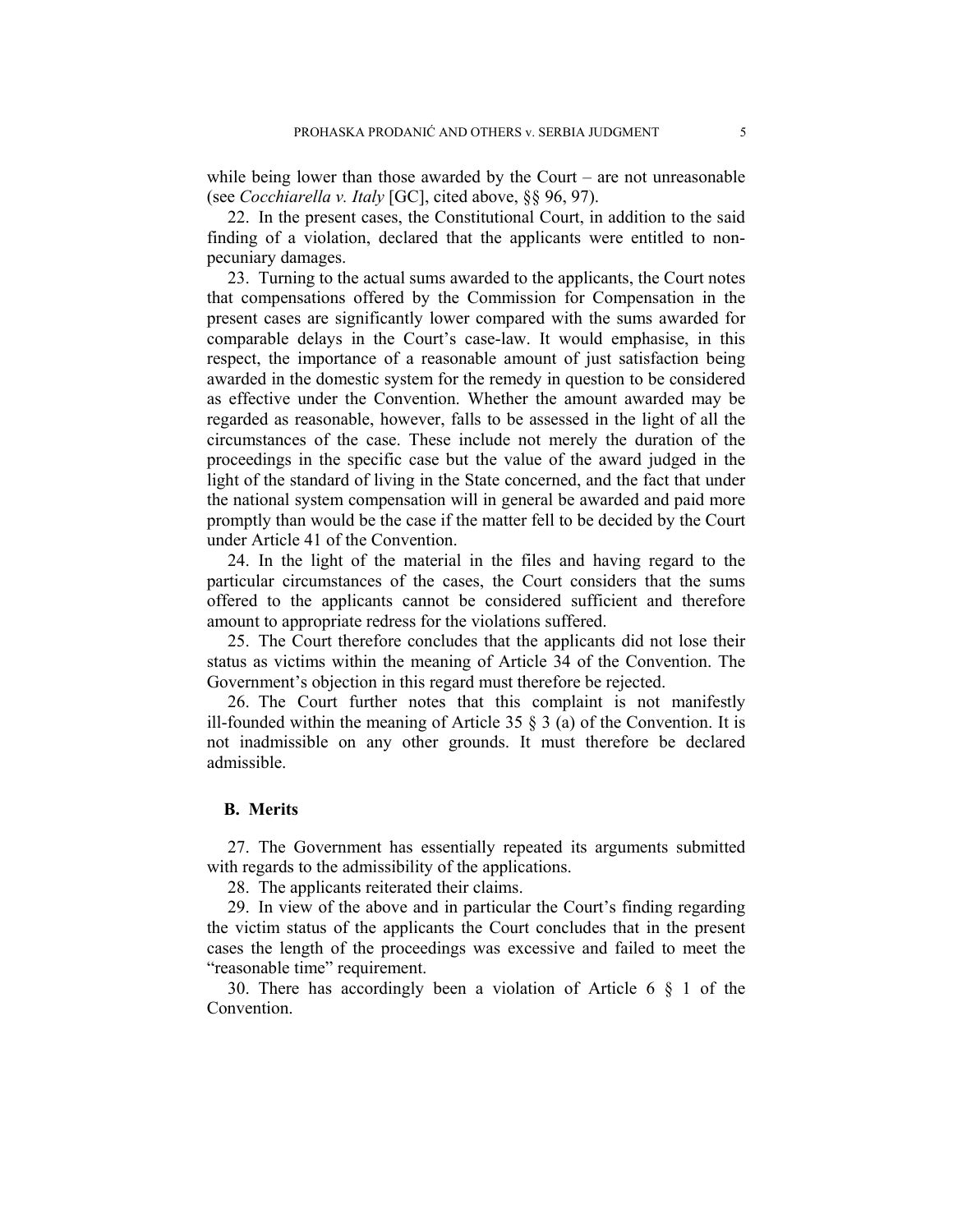### III. OTHER ALLEGED VIOLATIONS OF THE CONVENTION

31. Some applicants also raised other complaints under various Articles of the Convention.

32. The Court considers that, in the light of all the material in its possession and in so far as the matters complained of are within its competence, these complaints do not disclose any appearance of a violation of the rights and freedoms set out in the Convention or the Protocols thereto.

33. It follows that this part of the applications is manifestly ill-founded and must be rejected in accordance with Article 35 §§ 3 and 4 of the Convention.

### IV. APPLICATION OF ARTICLE 41 OF THE CONVENTION

34. Article 41 of the Convention provides:

"If the Court finds that there has been a violation of the Convention or the Protocols thereto, and if the internal law of the High Contracting Party concerned allows only partial reparation to be made, the Court shall, if necessary, afford just satisfaction to the injured party."

### **A. Damage, costs and expenses**

35. In her initial application the applicant Ms Prohaska Prodanić requested various amounts in respect of pecuniary, non-pecuniary damage and costs and expenses. She, however, failed to request non-pecuniary damage or costs and expenses in her just satisfaction claim.

36. Thus, the Court is not in a position to award her any amount in that respect.

37. The applicant Mr Vladimir Tomić claimed EUR 30,000 in pecuniary damage and EUR 9,000 in non-pecuniary damage and made no claim for costs and expenses incurred before the Court.

38. The applicant Mr Dejan Trpković claimed RSD 500,000 for nonpecuniary damage and made no claim for costs and expenses incurred before the Court.

39. The Government considered the sums requested to be excessive.

40. The Court finds that the applicant Mr Vladimir Tomić did not demonstrate that the alleged pecuniary damage had actually been caused by the length of the proceedings before the domestic courts and does not discern a causal link between the violation found and the pecuniary damage alleged. It therefore rejects the applicant's claim for pecuniary damage.

41. Regard being had to the documents in its possession and to its case-law (see *Nemet v. Serbia*, no. 22543/05, 8 December 2009), the Court considers it reasonable to award the sums indicated in the appended table in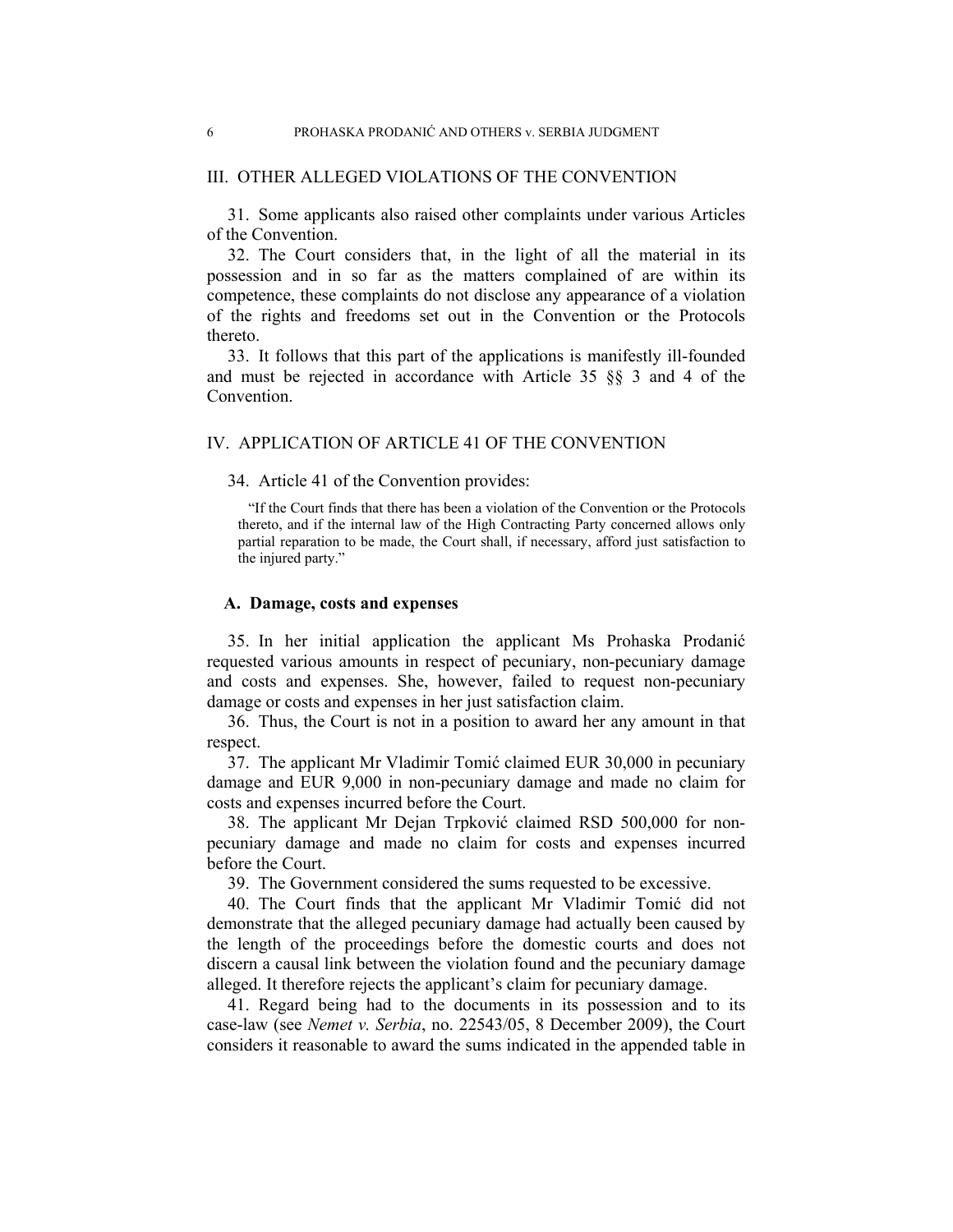respect of non-pecuniary damage, less any and all amounts which may have already been paid in that regard at the domestic level.

### **B. Default interest**

42. The Court considers it appropriate that the default interest rate should be based on the marginal lending rate of the European Central Bank, to which should be added three percentage points.

# FOR THESE REASONS, THE COURT, UNANIMOUSLY,

- 1. *Decides* to join the applications;
- 2. *Declares* the complaints concerning the excessive length of civil/criminal proceedings admissible, and the remainder of the applications inadmissible;
- 3. *Holds* that there has been a violation of Article 6 § 1 of the Convention;
- 4. *Holds*

(a) that the respondent State is to pay the applicants, within three months, the amounts indicated in the appended table in respect of nonpecuniary damage, plus any tax that may be chargeable on these amounts, which are to be converted into the currency of the respondent State at the rate applicable at the date of settlement, after the deduction of any amounts which may have already been paid on this basis;

(b) that from the expiry of the above-mentioned three months until settlement simple interest shall be payable on the above amounts at a rate equal to the marginal lending rate of the European Central Bank during the default period plus three percentage points.

5. *Dismisses* the remainder of the applicants' claim for just satisfaction.

Done in English, and notified in writing on 8 November 2016, pursuant to Rule 77 §§ 2 and 3 of the Rules of Court.

Deputy Registrar President

Fatos Aracı Pere Pastor Vilanova